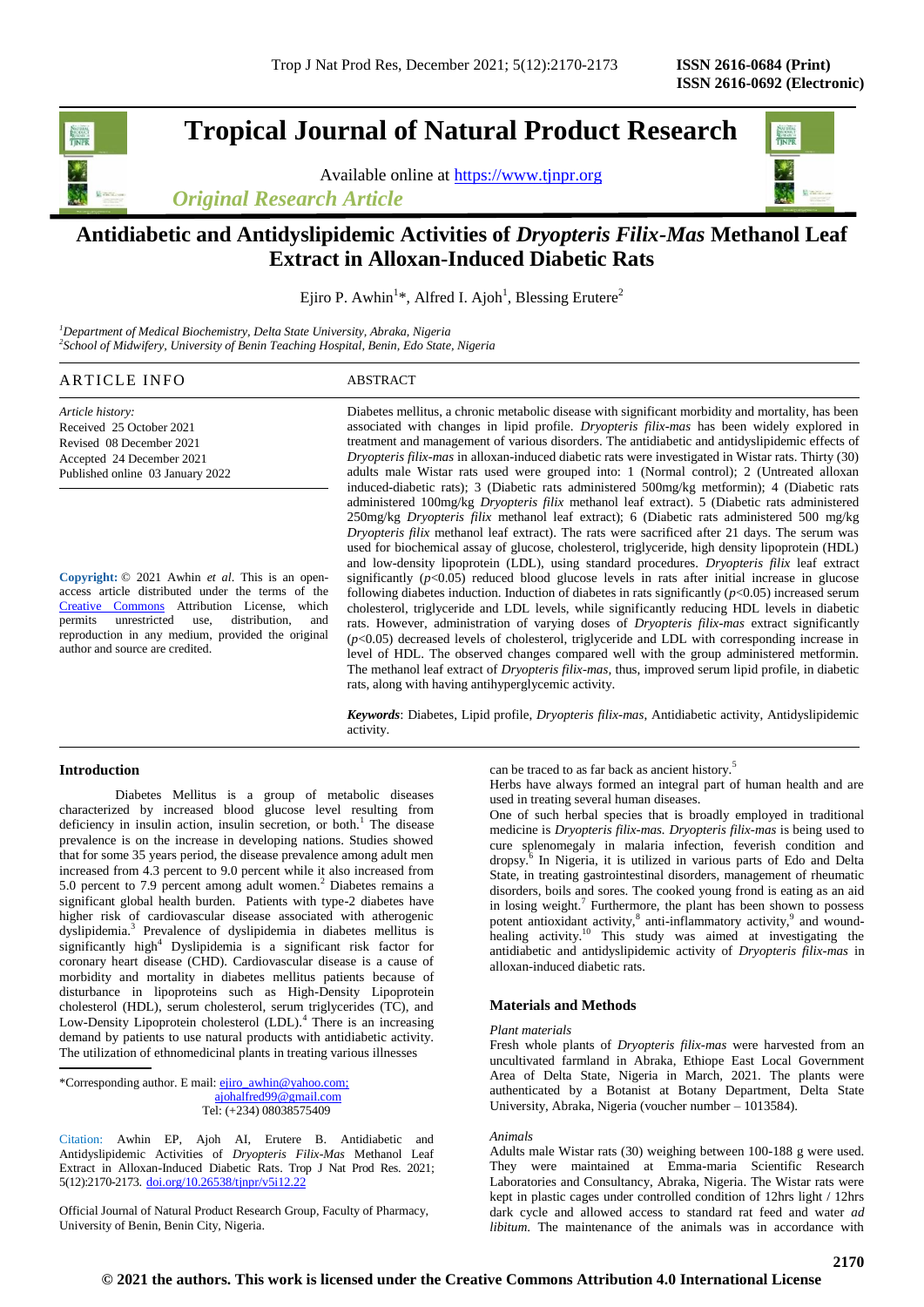approved guidelines by the Animal Ethics Committee, Delta State University, Abraka, Nigeria (ethical approval number - REC/FBMS/DELSU/2021/139).

#### *Extract preparation*

The leaves were plucked, washed, air-dried and blended to produce a fine powder (200 g) which was macerated in 1000 mL of methanol and allowed to stand for 48 hours before filtering. Thereafter, the extract was concentrated to form a gel-like liquid using cylindrical burner at 40°C. The percentage yielded was recorded.

#### *Induction of diabetes in animals*

Diabetes was induced in the experimental animals by a single intraperitoneal injection of 150 mg/kg alloxan monohydrate. Then 5% dextrose was administrated to combat the immediate hypoglycemia. Two days after alloxan injection, glucose levels in the rats were determined using a glucometer, and rats with levels of greater than 140 mg/dL were included in the study. Treatment of the experimental rats with *Dryopteris filix-mas* extracts was started 48 hours after injection of alloxan.

#### *Experimental design*

The rats were allotted into six groups with five (5) rats each as follows:

Group 1: Normal control group.

Group 2: Untreated Diabetic rats (negative control)

Group 3: Diabetic rats administered 500 mg/kg of metformin.

Group 4: Diabetic rats administered 100 mg/kg of *Dryopteris filix* methanol leaf extract.

Group 5: Diabetic rats administered 250 mg/kg of *Dryopteris filix* methanol leaf extract.

Group 6: Diabetic rats administered 500 mg/kg of *Dryopteris filix* methanol leaf extract.

The extracts were administered orally daily for 21 days. The weights of the rats were checked every seven (7) days, and their glucose levels every five (5) days during the 21-days period.

## *Animal sacrifice and sample collection*

At the end of the specified period of administration, rats were sacrificed by cervical decapitation after an overnight fast. After sacrifice, blood samples of the rats were immediately collected by cardiac puncture using a hypodermic syringe and needle. The blood collected was transferred into collection tubes and spun in a centrifuge at 4000g for 10 min. Serum was obtained from the already separated blood and placed in the refrigerator for storage until further biochemical analysis.

## *Biochemical analysis*

The biochemical investigations were carried out on the obtained serum to determine lipid profile (high-Density Lipoprotein, low density lipoprotein, triglyceride and cholesterol) of the sacrificed rats using standard procedures.

## *Total Cholesterol*

Total cholesterol was determined according to method previously described by Allain *et al.*<sup>11</sup> 2.0 mL of cholesterol reagent was added to test tubes labelled blank, standard and samples (in triplicates). 20µL of cholesterol standard was added to test tube labelled standard, while 20 µL of the serum was added to the sample test tubes. The test tubes were then incubated for 10 min at  $37^{\circ}$ C and absorbance measured at 500nm.

| Cholesterol                    | Conc. | (mg/dL) | $=$ | Absorbance of test sample |  |
|--------------------------------|-------|---------|-----|---------------------------|--|
|                                |       |         |     | Absorbance of standard    |  |
| Concentration of std $(mg/dL)$ |       |         |     |                           |  |

## *HDL*

HDL-Cholesterol level in serum was determined according to method previously described by Castelli *et al*. <sup>12</sup> 1.0 mL of HDL-cholesterol reagent was added to test tubes labelled blank, standard and samples (in triplicates). 50 µL of distilled water was added to blank, 50 µL of cholesterol standard was added to test tube labelled standard, while 50 µL of the serum was added to the sample test tubes. The test tubes were then incubated for a period of 10 min at  $37^{\circ}$ C and absorbance measured at 500 nm.

HDL Conc.  $(mg/dL) = \frac{Absorbane\ of\ test\ sample}{the energy of\ test\ signal} \times$  Concentration of Absorbance of standard std (mg/dL)

#### *Triglycerides*

Triglyceride level in the serum was determined according to method previously described by Fossati and Prencipe.<sup>13</sup> Blank was prepared by putting 1.0 mL of reagent in test tube and adding 10 µL of distilled water. Standard was prepared by putting 1.0 ml of triglyceride reagent in test tube and adding 10 µL of standard. The reagent was then added to three labeled test tubes and 10 µL of the sample was added. Test tubes were incubated for 10 minutes at  $37^{\circ}$ C, and absorbance measured at 500 nm.

Triglyceride conc.  $(mg/dL)$  =  $\label{thm:absorbance} Absorbance\,\, of\,\, test\,\, sample$ Absorbance of standard × Concentration of std (mg/dl)

*LDL*: LDL-Cholesterol concentration was determined according to formula by Friendewald *et al*. 14

LDL-Cholesterol = Total cholesterol – (HDL-cholesterol + Triglyceride/5)

#### *Statistical analysis*

The results obtained were expressed as Mean  $\pm$  SD for n = 5 rats/group. The data were analyzed using one-way analysis of variance (ANOVA) and Tukey HSD post-hoc analysis. Results were considered statistically significant when  $p < 0.05$ .

#### **Results and Discussion**

*Antidiabetic activity of methanol leaf extracts of Dryopteris filix mas* Effect of *Dryopteris filix* extract on levels of glucose is shown in Table 1. The results obtained show that treatment with alloxan caused an initial significant  $(p < 0.05)$  increase in blood glucose levels in experimental rats in comparison to the normal rats. The observed significant increase in blood glucose levels was consistent after the  $7<sup>th</sup>$ ,  $14<sup>th</sup>$ , and  $21<sup>st</sup>$  day in untreated rats. However, administration of varying doses of *Dryopteris filix-mas* methanol leaf extract in diabetic rats, led to observed significant decreases in blood glucose levels on the  $7<sup>th</sup>$ ,  $14<sup>th</sup>$  and  $21<sup>st</sup>$  day in comparison to untreated diabetic rats. The observed ability of this extract to lower the blood glucose levels in diabetic rats compared favorably to that observed in the group treated with metformin. The noticed antidiabetic activity of *Dryopteris filixmas* could be as a result of the presence of previously discovered phytochemicals<sup>7</sup>, such as flavonoids, steroids, tannins, in the plant which are known to possess antidiabetic activity.

*Antidyslipidemic activity of methanol leaf extracts of Dryopteris filix mas*

The effect of methanol leaf extracts of *Dryopteris filix-mas* on lipid profile of alloxan-induced diabetic rats (Table 2) shows that the plant extract ameliorated the diabetes-induced dyslipidemia observed in the experimental animals. There were significant increases in cholesterol levels in untreated diabetic rats in comparison to the normal rats. Administration of *Dryopteris filix-mas* extract led to decrease in serum cholesterol levels with the groups administered 250 mg/kg and 500mg/kg producing significant decrease ( $p$ <0.05) in cholesterol levels. The groups administered metformin and 100 mg/kg of *Dryopteris filix-mas* extract also recorded decrease in cholesterol concentration, although the decrease was not statistically significant (*p*≥0.05). There was also significant increase in triglyceride level in untreated diabetic rats, in comparison to normal rats. Administration of *Dryopteris filix-mas* extract led to significant decrease (*p*<0.05) in serum triglyceride levels in groups administered varying doses of the extracts (100 mg/kg, 250 mg/kg and 500 mg/kg). The decrease was comparable to that observed in group administered metformin.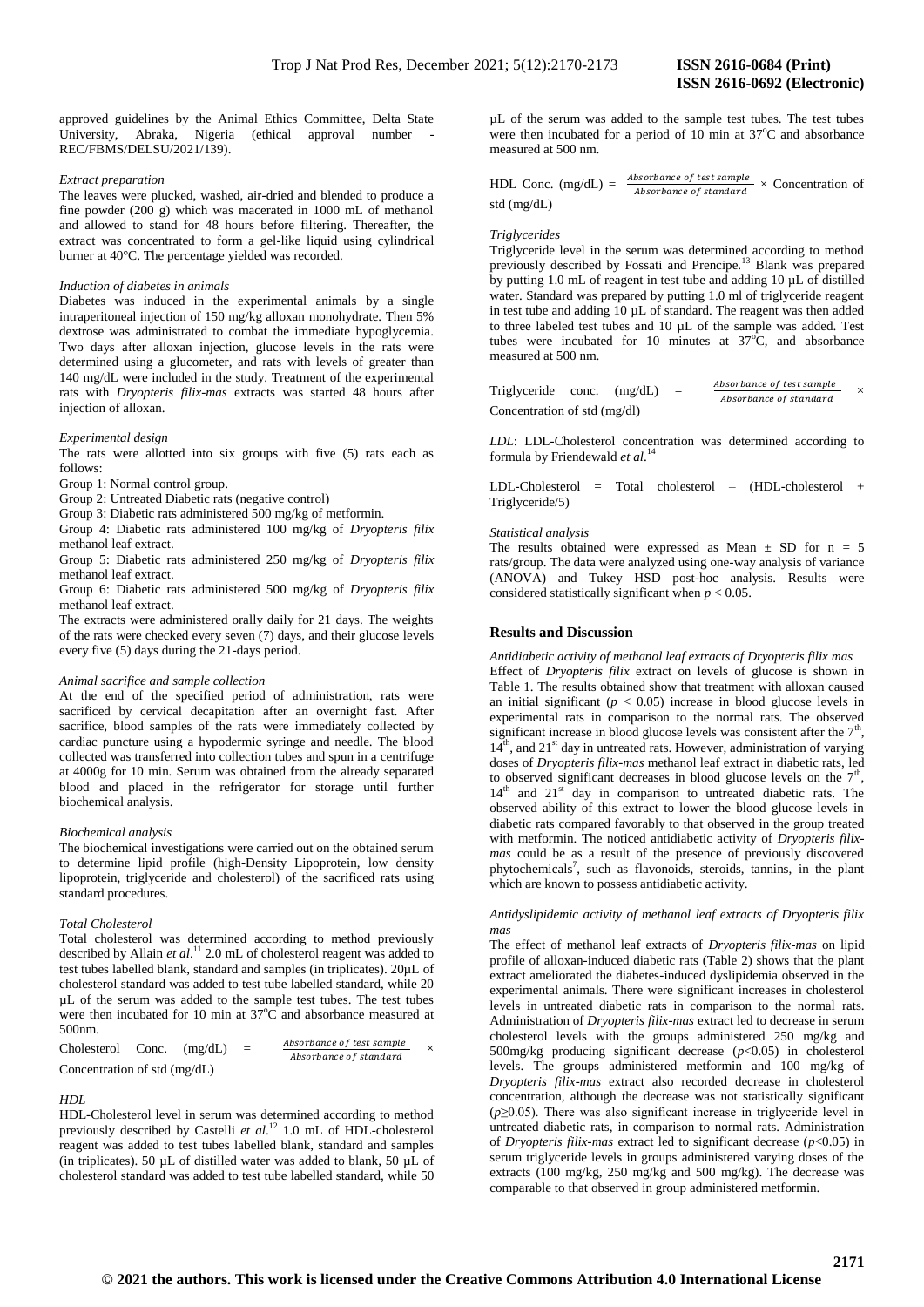**Table 1:** Blood glucose levels in rats before and after treatment with methanol leaf extracts of *Dryopteris filix-mas*

| <b>Groups</b>  | Glucose levels $(mg/dL)$  |                            |                            |                           |  |  |
|----------------|---------------------------|----------------------------|----------------------------|---------------------------|--|--|
|                | <b>Initial</b>            | Day 7                      | Day 14                     | <b>Day 21</b>             |  |  |
|                | $79.25 + 12.42^a$         | $79.25 + 12.42^a$          | $82.00 + 12.44^{\circ}$    | $83.50 \pm 6.14^{\circ}$  |  |  |
| 2              | $273.75 + 18.30^b$        | $275.65 \pm 15.30^b$       | $279.75 + 20.3^b$          | $284.50 \pm 10.44^b$      |  |  |
| 3              | $273.50 \pm 9.51^{\rm b}$ | $231.50 \pm 22.13^{\circ}$ | $142.75 + 11.89^c$         | $98.25 + 12.52^{\circ}$   |  |  |
| $\overline{4}$ | $275.50 \pm 9.77^b$       | $242.25 \pm 19.43^{\circ}$ | $155.75 + 12.49^{\circ}$   | $108.00 \pm 8.67^{\circ}$ |  |  |
| 5              | $277.00 + 6.50^b$         | $220.50 \pm 5.38^{\circ}$  | $138.75 + 18.87^{\circ}$   | $94.00 \pm 10.98^{\circ}$ |  |  |
| 6              | $259.75 \pm 6.39^b$       | $219.75 + 6.39^{\circ}$    | $133.75 \pm 19.98^{\circ}$ | $90.25 \pm 5.05^{\circ}$  |  |  |

Values are expressed as Mean  $\pm$  SD for n = 5 rats per group. Values bearing different superscript on a column differ significantly (p<0.05) in comparison to the normal control group when analyzed using one-way analysis of variance.

Group 1: Normal control group.

Group 2: Untreated Diabetic rats (negative control)

Group 3: Diabetic rats administered 500mg/kg of metformin (standard antidiabetic drug).

Group 4: Diabetic rats administered 100mg/kg of *Dryopteris filix* methanol leaf extract.

Group 5: Diabetic rats administered 250mg/kg of *Dryopteris filix* methanol leaf extract.

Group 6: Diabetic rats administered 500mg/kg of *Dryopteris filix* methanol leaf extract.

**Table 2:** Effect of methanol leaf extracts of *Dryopteris filix-mas* on lipid profile of alloxan induced diabetic rats after 21 days treatment

| <b>Groups</b>  | $CHOL$ (mg/dL)                | TRIG (mg/dL)         | $HDL$ (mg/dL)    | $LDL$ (mg/dL)             |
|----------------|-------------------------------|----------------------|------------------|---------------------------|
|                | $216.06 + 5.79^b$             | $228.76 + 21.57^b$   | $64.75 + 5.27^b$ | $105.49 \pm 9.83^{\rm b}$ |
| $\overline{2}$ | $306.15 \pm 20.99^{\text{a}}$ | $321.77 + 27.02^a$   | $39.83 + 8.16^a$ | $201.97 \pm 6.70^{\circ}$ |
| 3              | $269.78 \pm 18.16^a$          | $250.35 + 13.81^b$   | $51.20 + 2.98^b$ | $168.51 + 8.51a$          |
| 4              | $267.51 + 19.90^a$            | $263.87 + 19.56^b$   | $52.12 + 6.42^b$ | $162.10 \pm 9.75^{\circ}$ |
| 5              | $236.27 \pm 21.92^b$          | $257.88 + 18.30^{b}$ | $55.13 + 7.09^b$ | $129.56 \pm 3.21^{\rm b}$ |
| 6              | $238.46 \pm 43.21^{\rm b}$    | $222.60 \pm 16.42^b$ | $51.72 + 9.65^b$ | $142.25 \pm 3.92^b$       |

Values are expressed as Mean  $\pm$  SD for n=5 rats per group. Values bearing different superscript on a column differ significantly (p<0.05) when analyzed using one-way analysis of variance (ANOVA)

Group 1: Normal control group.

Group 2: Untreated Diabetic rats (negative control)

Group 3: Diabetic rats administered 500mg/kg of metformin (standard antidiabetic drug).

Group 4: Diabetic rats administered 100mg/kg of *Dryopteris filix* methanol leaf extract.

Group 5: Diabetic rats administered 250mg/kg of *Dryopteris filix* methanol leaf extract.

Group 6: Diabetic rats administered 500mg/kg of *Dryopteris filix* methanol leaf extract.

There was significant increase (*p*<0.05) in LDL level in untreated diabetic rats, in comparison to normal rats. Administration of *Dryopteris filix-mas* extract led to decrease in serum LDL levels with the groups administered 250 mg/kg and 500mg/kg producing significant decrease  $(p<0.05)$  in LDL levels. The groups administered metformin and 100 mg/kg of *Dryopteris filix-mas* extract also recorded decrease in LDL concentration, although the decrease was not statistically significant (*p*≥0.05). HDL levels significantly reduced  $(p<0.05)$  in untreated diabetic rats in comparison to normal rats but administration of varying doses of *Dryopteris filix-mas* extracts significantly (*p*<0.05) increased HDL levels.

The results revealed that methanol leaf extracts of *Dryopteris filix-mas*  exhibited significant antihyperglycemic and antidyslipidemic activities in alloxan-induced diabetic rats. The extract's antidiabetic activity was comparable with metformin. Alloxan induces diabetes through two different mechanisms; by selectively inhibiting glucose-induced insulin secretion through the inhibition of the enzyme, glucokinase which is the glucose sensor of the beta cell, and also by inducing the formation of reactive oxygen species (ROS), resulting in selective necrosis of the beta cells.15,16 Metformin is known to exert it's antihyperglycemic effect by blocking gluconeogenesis, increasing glucose uptake by skeletal muscle, $17$  and reducing glucose absorption in the intestinal mucosa.<sup>18-20</sup> The possible mechanisms by which *Dryopteris filix-mas* exerts its antidiabetic activity may be by improving glycemic control, inhibiting adipogenesis and by improving antioxidant status in the experimental animals. Diabetic state appears

to be linked to increased cholesterol synthesis. Hyperphagia of diabetes has been hypothesized to induce increased activity of the enzyme, HMG-CoA reductase, in the intestine leading to increased cholesterol synthesis, consequently resulting in higher levels in plasma. Dietary cholesterol also adds up to total cholesterol by phasma: Eleany embested also dates up to total embested by increased absorption.<sup>21</sup> The hypertriglyceridemia could be due to higher production rates of triglyceride rich VLDL by the liver and to decreased removal of triglyceride by peripheral tissues-primarily adipose tissue and muscle.<sup>22</sup> Deficiency of insulin leads to high production of triglyceride and the subsequent increased packaging in VLDL. Lower HDL-C in diabetes could be due to reduced Lipoprotein Lipase activity.<sup>22</sup> High LDL in diabetes could be due to increased synthesis of VLDL or impaired removal of VLDL remnant.<sup>22</sup> Impaired receptor mediated clearance of LDL has also been postulated.<sup>22</sup> Administration of methanol leaf extracts of *Dryopteris filix-mas* likely reverse these processes, thereby leading to improved lipid profile in diabetic rats.

## **Conclusion**

The findings from this study revealed that *Dryopteris filix-mas* methanol extract possess antidiabetic and antidyslipidemic activities in alloxan induced diabetic rats. The extract has beneficial effect on level of blood glucose, and ameliorated the diabetes-induced changes in lipid profile.